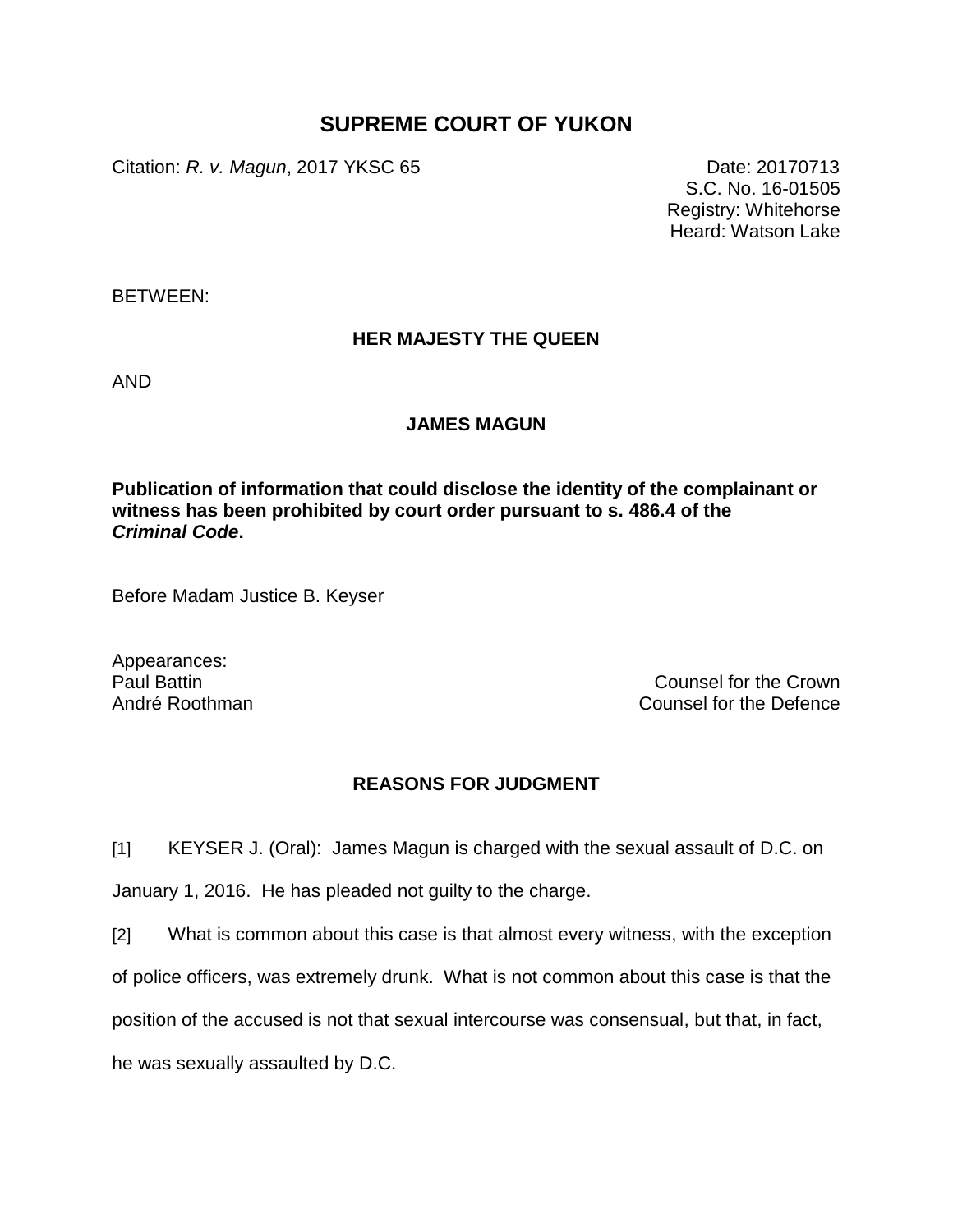[3] I start by saying that I do not subscribe to any myth as articulated by defence counsel that women cannot initiate unwanted sexual contact nor that men cannot be victims of sexual assault by females.

[4] On the evening of December 31, 2015, to the early morning hours of January 1, 2016, there was a party going on at J.W.'s. Everyone was in good spirits and drinking heavily, by all accounts.

[5] Mr. Magun testified that he was at the party. He sat on a couch and D.C. was trying to kiss him. He passed out, woke up briefly to someone fighting, saw that D.C.'s legs were over his legs, and passed out again. He says he woke up to a sharp pain up his chest and someone — that he later discovered was D.C. — was on top of him with her back to him and trying to have sex with him. His penis was out and she was playing with it. She was trying to put it in her vagina, but he did not know if they had sexual intercourse or not. He pushed her off him, said, "What the fuck?" two times. She screamed something which might have been her boyfriend's name. Mr. Magun then put on his boots and left the house to walk home.

[6] Because Mr. Magun testified, I must have reference to *R. v. W.(D.)*, [1991] 1 S.C.R. 742. Firstly, if I believe him, I must acquit. Secondly, even if I do not believe him, but his evidence raises a reasonable doubt, I must acquit. And thirdly, even if I do not believe him and his evidence does not raise a reasonable doubt, I must still evaluate all of the other evidence I do accept to determine if I am satisfied beyond a reasonable doubt that the charge has been made out.

[7] I do not believe the evidence of James Magun, nor does it raise a reasonable doubt in my mind.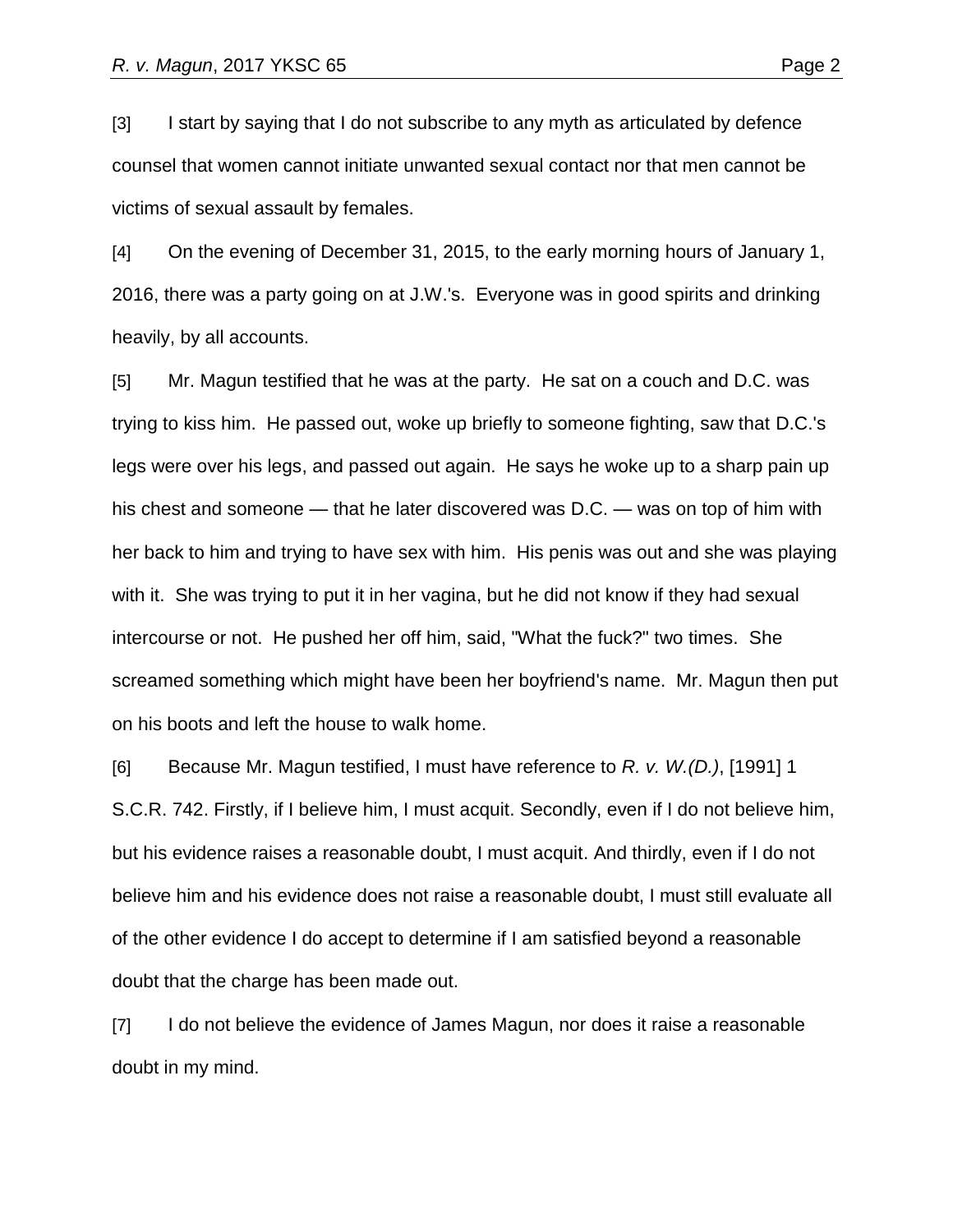[8] I do accept that there was some mutual kissing that went on earlier that night between D.C. and James Magun before they each passed out. Mr. Magun, in his testimony, while frequently peppering his answers with comments like "I would never lie" and "I'm under oath, so I'm telling the truth" tended not to answer questions directly, particularly on cross-examination.

[9] His version makes no sense. He is passed out on the couch, slouched down, wearing blue jeans. He weighs 240 pounds, yet somehow D.C. is able to pull the front of the jeans down enough to expose his penis. She is then going up and down on him backwards and playing with his penis. It was unclear whether it was hard or semi-hard, and he did not know if his penis was in her vagina or not.

[10] He maintains that he was the one who was sexually assaulted, yet he did nothing to suggest he had been victimized. He did not call the RCMP to report this personal violation. He did not stay at the house to protest what had happened. He did not seek medical attention for the pain he says woke him up and the concern he had for his stitches. Instead, he immediately bolts from the house after putting on his boots, but leaves without his coat and cellphone on January the 1st, in the Yukon, to walk half a kilometre away to his home, while still extremely drunk.

[11] When asked why he did not take his jacket, his response was, "I got lots of jackets." When asked why he did not call police to report this sexual assault on his person, he had a theory about it not mattering because women's advocacy groups were strong and whoever phones first gets in trouble and has to prove it.

[12] He also suggested that Cst. Sauvé presented a doctored statement purportedly by him in court. He said Cst. Sauvé kept shutting the recorder off and later pieced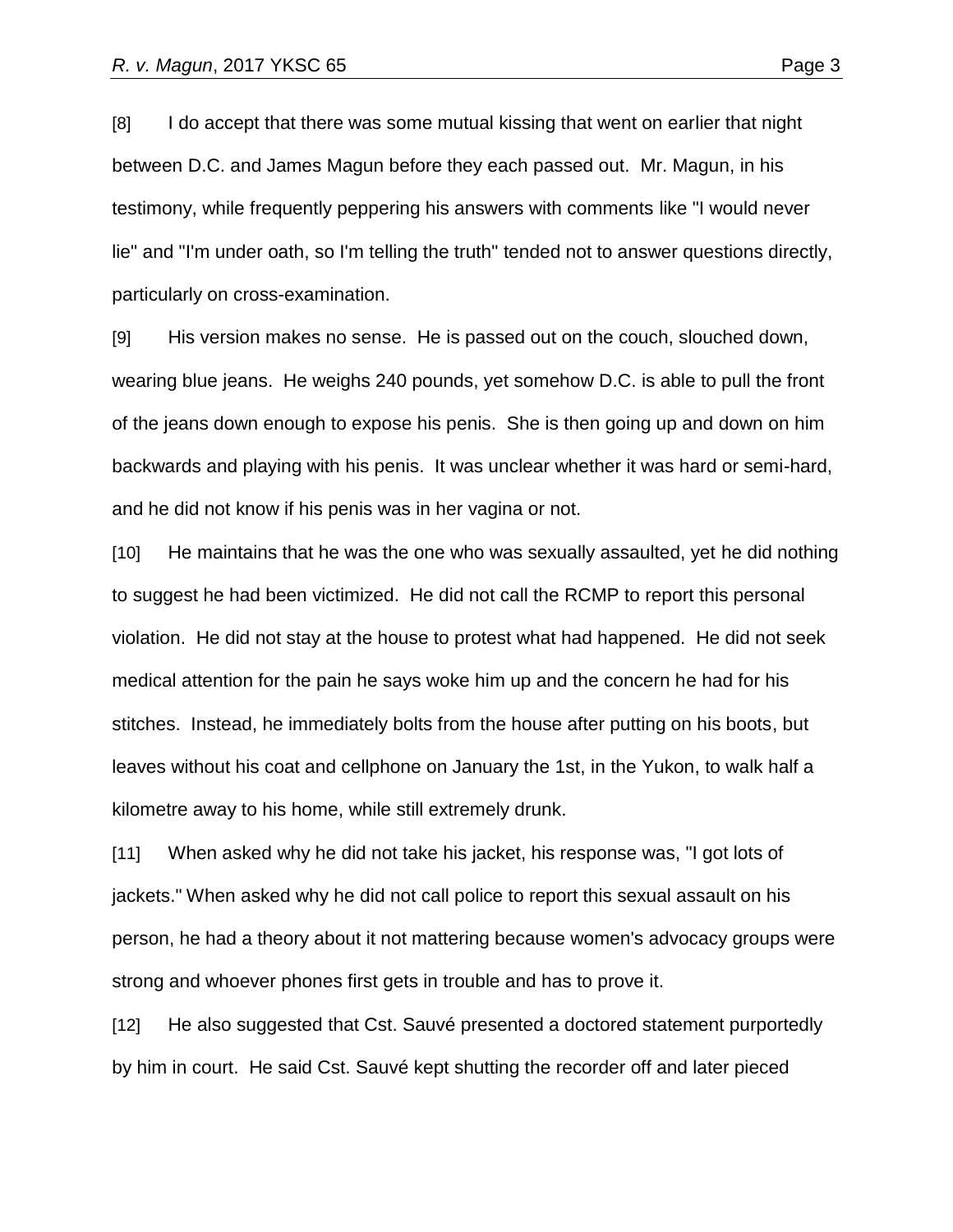together what he wanted. Perhaps this was because Mr. Magun in his statement to police said, "I'm pretty sure I did nothing. I was passed out and then she was flirting around with me or whatever. I don't know what the fuck happened. I was drunk." He also said although there was kissing earlier on that because of his surgery he stopped that activity.

[13] That is just not plausible in my mind. Thus, for a multitude of reasons, I do not believe Mr. Magun, nor does his testimony raise a reasonable doubt.

[14] I now turn to the third part of the *W.(D.)* test. Am I satisfied beyond a reasonable doubt on the evidence I do accept that Mr. Magun sexually assaulted D.C.?

[15] Like Mr. Magun and everyone else at the party, D.C. was extremely drunk that night. She denied kissing Mr. Magun that night but told Cst. Gregorash after her formal statement that there had been some kissing. I believe it to be more than just the New Year's Eve hug she said she gave him like everyone else.

[16] Defence counsel elaborated on a number of internal inconsistencies in D.C.'s testimony, along with conflicts and details from other witnesses that he says call into question both her credibility and her reliability. Most of these centre on her positioning on the couch when she passed out and when she says she came to and found Mr. Magun sexually assaulting her.

[17] D.C. appeared to be trying to answer questions as completely and honestly as she could. There were inconsistencies and she largely acknowledged them. She was unshaken in her testimony that she woke up to find Mr. Magun penetrating her without her consent, and her actions immediately upon waking are telling. She says she kicked